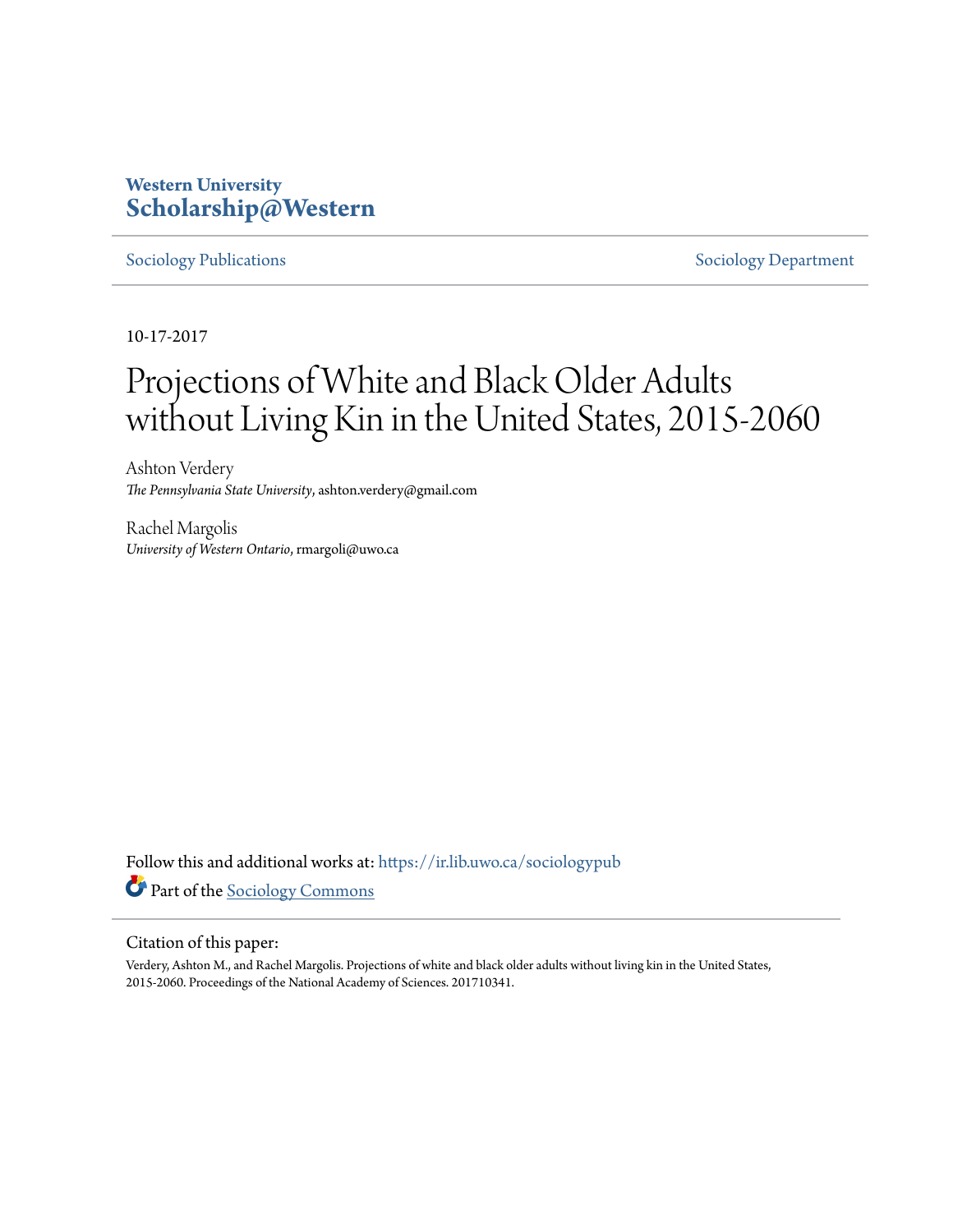

# Projections of white and black older adults without living kin in the United States, 2015 to 2060

Ashton M. Verdery<sup>a,1</sup> and Rachel Margolis<sup>b</sup>

<sup>a</sup>Department of Sociology and Criminology, The Pennsylvania State University, University Park, PA 16802; and <sup>b</sup>Department of Sociology, University of Western Ontario, London, ON N6A 5C2, Canada

Edited by Ron Lesthaeghe, Free University of Brussels, Brussels, Belgium, and approved September 1, 2017 (received for review June 8, 2017)

Close kin provide many important functions as adults age, affecting health, financial well-being, and happiness. Those without kin report higher rates of loneliness and experience elevated risks of chronic illness and nursing facility placement. Historical racial differences and recent shifts in core demographic rates suggest that white and black older adults in the United States may have unequal availability of close kin and that this gap in availability will widen in the coming decades. Whereas prior work explores the changing composition and size of the childless population or those without spouses, here we consider the kinless population of older adults with no living close family members and how this burden is changing for different race and sex groups. Using demographic microsimulation and the United States Census Bureau's recent national projections of core demographic rates by race, we examine two definitions of kinlessness: those without a partner or living children, and those without a partner, children, siblings, or parents. Our results suggest dramatic growth in the size of the kinless population as well as increasing racial disparities in percentages kinless. These conclusions are driven by declines in marriage and are robust to different assumptions about the future trajectory of divorce rates or growth in nonmarital partnerships. Our findings draw attention to the potential expansion of older adult loneliness, which is increasingly considered a threat to population health, and the unequal burden kinlessness may place on black Americans.

demography | family | disparities | race | microsimulation

Older adults without kin are some of the most disadvantaged<br>and isolated members of society (1, 2), because close kin are vital sources of social support that affect social, economic, and physical well-being (3, 4). The availability of kin is repeatedly implicated in studies of healthy aging (5, 6), and lacking kin is among the social factors most positively associated with nursing facility placement and quality of care (7, 8). Loneliness appears to be increasing among older adults (9) and is more strongly associated with early mortality than smoking and excessive alcohol consumption (10). Because kin make up the dominant share of most Americans' close confidante networks (11), it is no surprise that loneliness is most prevalent among the never married, widowed, and divorced as well as the childless and those without partners (12, 13). Of course, not all close kin are in contact, geographically proximate, emotionally intimate, or willing or able to exchange resources, but the availability of kin is a necessary condition for their provision of such functions (14). For these reasons, it is important to examine the population dynamics of those who lack close kin (15). In the American kinship system (16), demographic events determine the availability of kin, with marriage and fertility producing kin and death and divorce reducing them. The clear links between demographic processes and kinship networks (17, 18) imply that ongoing demographic changes in American society will shift the availability of living kin in the future. However, a continuing revolution in relationship types in older adulthood, particularly the growth of nonmarital partnerships (19, 20), complicates this picture. To best understand changes in the future availability of kin, researchers must consider potential continued increases in nonmarital partnerships.

We draw on theories of cohort succession and demographic metabolism (21) and the methods of computational demography (22, 23) to examine the changing population of kinless individuals in American society over the coming decades. Prior research has examined the increasing percentages and numbers of people who lack specific types of kin, such as the never married (24, 25) or the childless (26, 27), but few studies have put these factors together to consider the subpopulation that simultaneously lacks multiple types of close kin and is at elevated risk of social isolation, loneliness, and hardship (15, 28). The first and second demographic transitions and the gender revolution suggest that the share of people who lack multiple types of close kin is increasing (29, 30). For instance, unions occur less frequently, with delayed marriage and more nonmarriage (31), and historical increases in union dissolution affect cohorts that have recently aged into older adulthood (32, 33). Similarly, cohort childlessness doubled between 1980 and 2000 (34). Putting these factors together, we can expect that more and more Americans will be without close kin in the coming decades. On the other hand, if nonmarital partnerships take on kin-like functions and continue to grow in prevalence (20, 35), they may serve as a buffer against such trends.

Two ongoing demographic changes may further amplify the size of the US kinless population in the future. The first is the rise of "gray divorce," recent increases in the divorce rate among older adults, which doubled among Americans over 50 y old between 1990 and 2010 (36). Risks of gray divorce are higher among blacks, those with low education and incomes, and for second and

### **Significance**

Family members provide the majority of social support for most older adults, but not all individuals have living family. Those without living close kin report higher rates of loneliness and experience elevated risks of chronic diseases and nursing facility placement. How the population of older adults without living family, the kinless population, will change in the coming decades merits consideration. Historical racial differences and recent variation in demographic rates imply unequal burdens of kinlessness for white and black Americans. By projecting the US population using demographic microsimulation, we find increases in lacking kin similar in magnitude to projected increases in other important population health burdens such as diabetes and Alzheimer's dementia. Increasing kinlessness may represent a growing population health concern.

Author contributions: A.M.V. and R.M. designed research; A.M.V. and R.M. performed research; A.M.V. analyzed data; and A.M.V. and R.M. wrote the paper.

The authors declare no conflict of interest.

This article is a PNAS Direct Submission.

Freely available online through the PNAS open access option.

<sup>1</sup> To whom correspondence should be addressed. Email: [amv5430@psu.edu](mailto:amv5430@psu.edu).

This article contains supporting information online at [www.pnas.org/lookup/suppl/doi:10.](http://www.pnas.org/lookup/suppl/doi:10.1073/pnas.1710341114/-/DCSupplemental) [1073/pnas.1710341114/-/DCSupplemental](http://www.pnas.org/lookup/suppl/doi:10.1073/pnas.1710341114/-/DCSupplemental).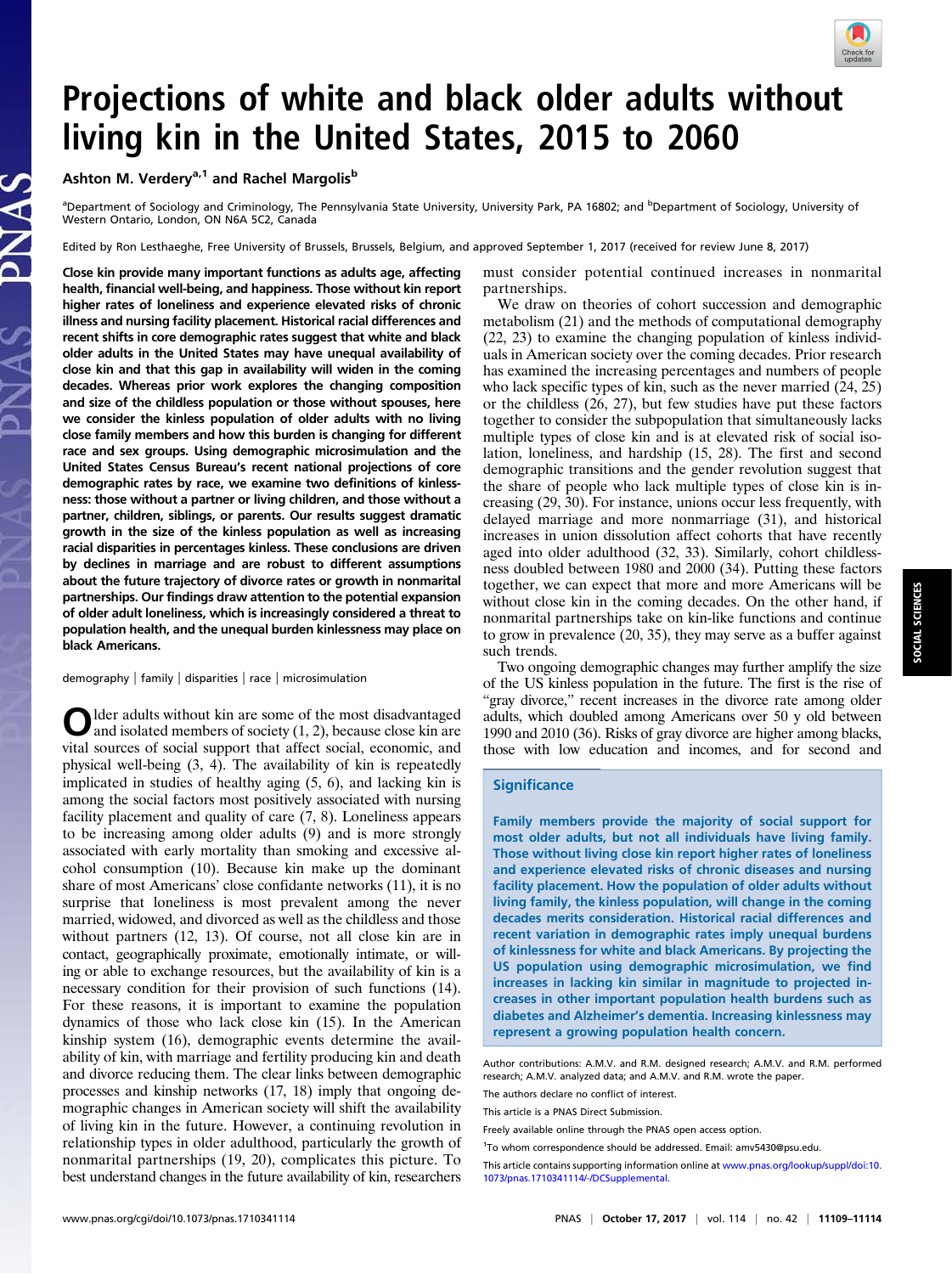subsequent marriages (36). The second set of demographic changes leading to a potential growth in kinlessness is population aging and population growth. In its most recent national projections, the United States Census Bureau estimates that the percentage of Americans age 50 and older will increase from 34.6% in 2015 to 41.5% in 2060 (37). In addition to comprising a larger share of the US population, there will be many more older adults in the future. As the overall population continues to increase, demographers expect that the United States will have 61.8 million more adults ages 50 and above in 2060 than it does today. Recent work finds substantial increases in kinlessness among adults in their 50s and 60s for more recent birth cohorts, which combined with population aging may yield dramatic increases in numbers kinless in the coming decades (15).

The increasing prevalence of cohabitation and dating relationships may offset, to some degree, a potential rise in kinlessness among older adults. Increasingly, relationships formed later in life do not result in marriage (38), and single older adults are now just as likely to form cohabitating as marital unions (39). In 2000, there were more than 1 million cohabiting older adults, who together made up 1.5% of the population older than 50 (20). Other older adults may have a noncoresidential dating partner (40); estimates suggest that 5% of older adults are in such relationships (19). Dating relationships in older adulthood can have a variety of meanings, with some functioning much like marriage and others with less commitment (35). Whether recent increases in these new relationship forms can offset increasing kinlessness depends on how many of these adults also have children and other types of close kin, because those with living children are not kinless. At present, the vast majority (92%) of cohabiting older adults have children (20), as do most (86%) older adults in dating relationships (41). These facts explain why recent work on contemporary kinlessness finds only marginal differences in its population prevalence when nonmarital partnerships are included (15).

Although recent explorations find that white and black Americans of both sexes currently have comparable rates of kinlessness in older adulthood (15), the future burden of kinlessness is unlikely to be equally distributed across race and sex groups, because of differential demographic rates and population aging. Recent research finds large racial differences in the existence of kin of different types using survey data and that these differences are growing in more recent birth cohorts (14). For example, among those aged 45 to 54 in 2011, whites were almost twice as likely to have living spouses as blacks (64% vs. 36%) but slightly less likely to have living children (73% vs. 78%). A portion of these complex patterns is determined by the different ages at which whites and blacks experience kin mortality (14, 42). For instance, by age 60, blacks are twice as likely as whites to have lost a spouse (10.5% vs. 4.9%) and a child  $(1.0\%$  vs.  $0.5\%)$  (42). But, of course, differential fertility also plays a critical role in producing these disparities by altering numbers of children, how many siblings those children have, and age differences between parents and children. There are also differences in nonmarital partnerships by race, with cohabitation and dating more common among blacks than whites (19, 20). Another factor is that whites and blacks are expected to have uneven patterns of population aging. The Census Bureau's most recent national projections forecast that the share of non-Hispanic whites who are above 50 y old will grow from 41.2% at present to 48.2% by 2060, while the share of non-Hispanic blacks who are older than 50 will grow from 29.0 to  $40.1\%$  (37).

Other demographic factors also lead to differences in kin availability between men and women. Women have greater lifecourse overlap with children and grandchildren because of sex differences in the age at childbearing, age differences between spouses, and greater longevity (43). Women are also less likely to marry and more likely to be widowed or divorced in older age

(25, 26). Cohabitation and dating in older adulthood are much less common among women than men, with only 3% of women over 50 cohabiting and 7% dating compared with 6% of men over 50 cohabiting and 27% dating (19, 20). Social gerontologists have examined the different family structures of older adults by sex and what these differences imply for economic well-being, health, and social integration (44, 45). However, it is unknown how sex differences in kin availability will change due to future trends in marriage, partnership, divorce, remarriage, fertility, and mortality.

To understand the combined influence of these demographic trends on kinlessness, we examine how the population of older adults without close kin will change through 2060 and how kinlessness will vary by key population subgroups. We project the size and characteristics of the US population using demographic microsimulation methods that allow us to consider adults ages 50 and above with no living close family members (Approach, Methods, Data, and Measures and [SI Appendix](http://www.pnas.org/lookup/suppl/doi:10.1073/pnas.1710341114/-/DCSupplemental/pnas.1710341114.sapp.pdf)). First, we investigate those without a living partner or biological children (kinless 1). In the main text, we focus on partnership between married couples as well as between unmarried parents; in [SI](http://www.pnas.org/lookup/suppl/doi:10.1073/pnas.1710341114/-/DCSupplemental/pnas.1710341114.sapp.pdf) [Appendix](http://www.pnas.org/lookup/suppl/doi:10.1073/pnas.1710341114/-/DCSupplemental/pnas.1710341114.sapp.pdf), we consider alternate definitions of partnership. Then, because people without partners and children often leverage sibling relationships for critical kin functions (46), we examine those without a living partner, biological children, parents, or siblings (kinless 2). We compare the largest native-born groups, single-race non-Hispanic white and non-Hispanic black Americans, and examine differences by sex. These groups constituted 84.0% of adults over 50 in the United States in 2014 and are projected to comprise 63.3% of the older adult population in 2060 (37). To maintain simplicity and stay within the constraints imposed by data availability, we do not examine other populations, consider the role of international migration, or examine intergroup marriage. As further justification for these choices, we note that immigration flows to the United States are expected to decline (47), that the stock of international migrants in the United States is under 15% (48), and that the Census Bureau projects that only 1.7% of the US population over 50 y old in 2060 will identify with two or more races (37).

#### Results

We project the US population by demographic microsimulation parameterized with age–sex–race–specific demographic rates from the historical record or the Census Bureau's most recent national projections. We review data sources in [SI Appendix](http://www.pnas.org/lookup/suppl/doi:10.1073/pnas.1710341114/-/DCSupplemental/pnas.1710341114.sapp.pdf), Fig. S1. After an initial period, the simulated populations produce data outputs that match the macro trends in mortality, fertility, and nuptiality that we use as inputs and that we find in historical and projected estimates of core demographic rates ([SI Appendix](http://www.pnas.org/lookup/suppl/doi:10.1073/pnas.1710341114/-/DCSupplemental/pnas.1710341114.sapp.pdf), Fig. S2). We compare the simulated percentages kinless with empirical percentages that can be estimated from recent nationally representative surveys and find broad agreement (SI Appendix[, Fig. S3](http://www.pnas.org/lookup/suppl/doi:10.1073/pnas.1710341114/-/DCSupplemental/pnas.1710341114.sapp.pdf)). We measure the percentages and numbers kinless among individuals aged 50 and above, separately by race and sex. We obtain the number of kinless individuals by multiplying the simulated percentages of individuals over 50 who are kinless by Census estimates or projections of the number of adults ages 50 and above of that race group in each year (37, 49, 50). To better understand what demographic factors drive changes in kinlessness, we decompose the percentage of the older adult population that ends up kinless through different life-course pathways. Last, we consider kinlessness in comparison with other population health burdens among older adults: arthritis (51), diabetes (52), Alzheimer's dementia (53), and surgical loss of limbs [i.e., amputation (54)]. In *[SI Appendix](http://www.pnas.org/lookup/suppl/doi:10.1073/pnas.1710341114/-/DCSupplemental/pnas.1710341114.sapp.pdf)*, we examine robustness to different future trajectories of divorce ([SI](http://www.pnas.org/lookup/suppl/doi:10.1073/pnas.1710341114/-/DCSupplemental/pnas.1710341114.sapp.pdf) Appendix[, Fig. S4](http://www.pnas.org/lookup/suppl/doi:10.1073/pnas.1710341114/-/DCSupplemental/pnas.1710341114.sapp.pdf)) and partnership ([SI Appendix](http://www.pnas.org/lookup/suppl/doi:10.1073/pnas.1710341114/-/DCSupplemental/pnas.1710341114.sapp.pdf), Fig. S5). We now turn to our results.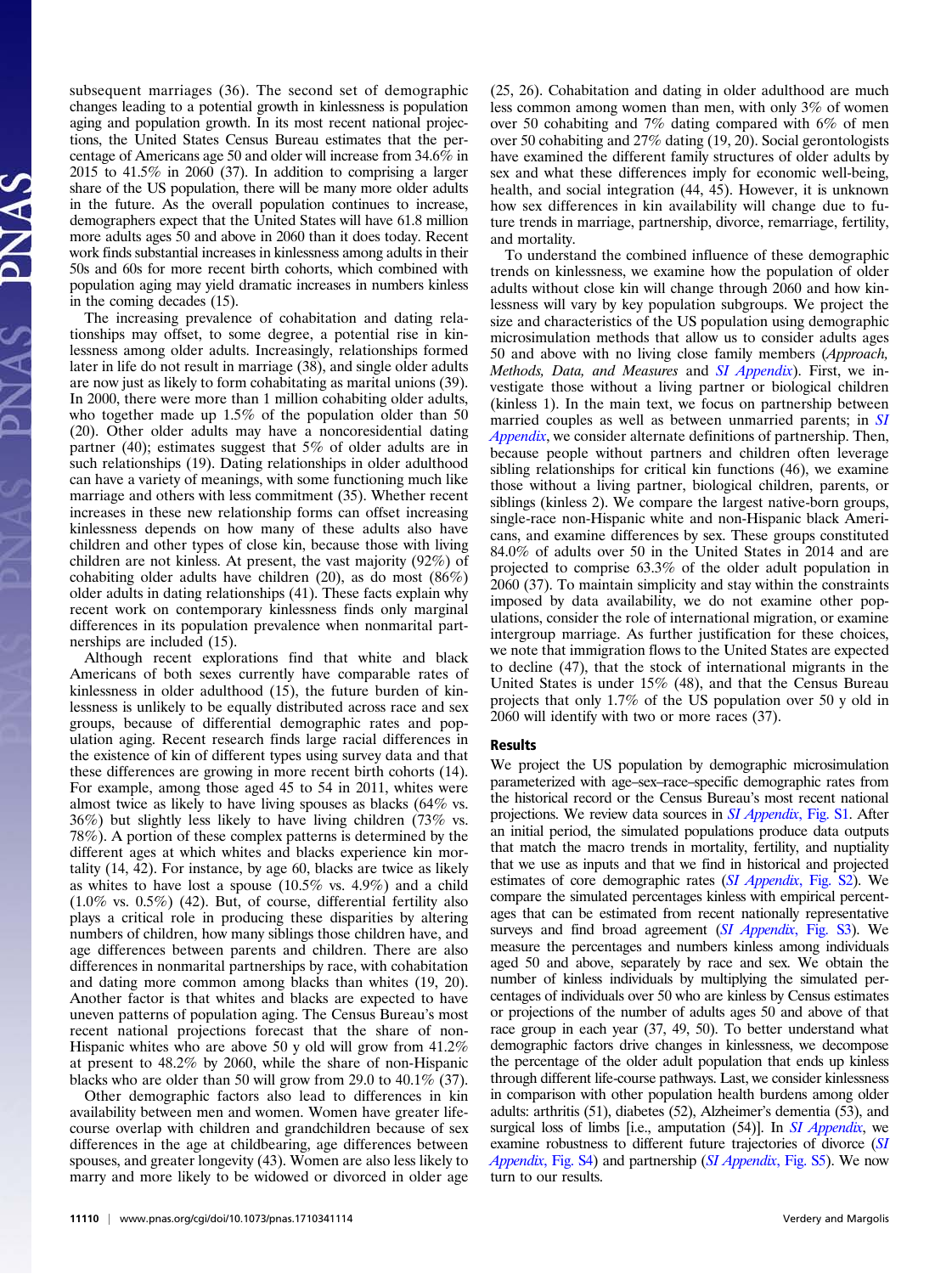

Fig. 1. Projected numbers kinless 1 (A), percent kinless 1 (B), numbers kinless 2 (C), and percent kinless 2 (D), people age 50 and older, by year, sex, and race.

Percentages and Numbers Kinless by Race and Sex. Fig. 1 presents our projections for 2015 to 2060 of the numbers (Fig. 1 A and C) and percentages (Fig. 1  $B$  and  $D$ ) kinless within race and sex groups. Fig.  $1 \overline{A}$  and  $\overline{B}$  examines our first kinless measure (kinless 1), those without a living partner or biological children, and Fig. 1 C and D shows our second kinless measure (kinless 2), those without a living partner, biological children, siblings, or parents. Among whites, we project that the percentage without a partner or biological children remains steady throughout the study period, around 8 to 10% for both men and women. However, because of population aging and population growth, we project increasing numbers kinless among whites, with the number of kinless white men without a partner or biological children increasing from 6.6 million in 2015 to 8.2 million in 2060, and the number of white women without a partner or biological children increasing from 6.3 million to 7.0 million. Blacks will experience large increases in both the percentage and number kinless defined as being without a partner or biological children from 2015 to 2060. Percentages for black men increase from 9.7 to 12.6% and for black women from 10.5 to 15.1%. The numbers lacking a partner and biological children also increase for both sexes among blacks: from 1.0 million kinless black men in 2015 to more than 2.7 million in 2060, and from 1.1 million to 3.3 million kinless black women over the same period. Summing our results for whites and blacks, we project that there will be 21.1 million individuals over 50 y old without a living partner or biological children in these race groups in 2060.

Fig. 1 C and D focuses on our second measure of kinlessness, older Americans without a partner, biological children, siblings, or parents. Among both whites and blacks, the numbers and percentages of those without any living close kin increase between 2015 and 2060. In 2015, 0.8% of white men and 1.1% of white women were without living close kin, but these levels approximately double by 2060 for both sexes to 1.9% for white men and 2.2% for white women. These increases in percentages correspond to huge increases in the numbers of older whites without close kin between 2015 and 2060: from 0.6 million to 1.6 million white men, and from 0.8 to 1.9 million white women. Increases are even larger for blacks. Percentages with no living close kin are already higher among blacks than whites in 2015 (1.7% among black men and 2.2% among black women). These figures increase to 5.6% for black men and 7.3% for black women by 2060. According to our projections, in 2060, there will be 1.2 million black men and 1.6 million black women with no living close kin. Together, we estimate that there will be 6.3 million whites and blacks without a living partner, children, siblings, or parents in 2060.

How Population Aging Contributes to Growth in Kinlessness. Next, we examine how the population age structure will change from 2015 to 2060 and how the kinless subpopulations are distributed among older adults. Fig. 2 shows population pyramids for whites (Fig. 2A) and blacks (Fig. 2B) who are over the age of 50 in 2015, 2030, and 2060. A dashed black line helps to trace the aging of the 1961-to-1965 birth cohort over these periods. Those lacking a living partner or children (kinless 1) are shown in gray and those lacking all living close kin (kinless 2) are shown in black. It is apparent from both sets of population pyramids that the over-50 population is aging considerably, with greater numbers reaching older ages, especially among women. We also see that the kinless subpopulations, under both definitions, become larger across all older age groups, especially for blacks. Moreover, the kinless population is becoming more widely distributed across different ages within the older adult population, indicating that demographic metabolism and cohort succession, rather than population aging, are driving changes in the percentages kinless (population aging does drive increases in numbers kinless). Whereas in 2015 the kinless population is largely concentrated among those in their 50s and 60s, by 2060 kinlessness is found across all older adult years. Age standardization techniques indicate that population aging contributes only marginally to changes in kinless prevalence ([SI Appendix](http://www.pnas.org/lookup/suppl/doi:10.1073/pnas.1710341114/-/DCSupplemental/pnas.1710341114.sapp.pdf), Fig. S6).

What Accounts for the Increases in Kinlessness? Next, we consider what demographic and social factors are driving the increases in kinlessness documented above. Fig. 3 shows stacked percentages of the 50+ population with no living partner or biological children split into three categories. The bottom category, group A, represents those who never married and never had children by each year in the simulation. This group is responsible for the majority of the increase in kinlessness among white men, black men, and black women. The second group, Group B, represents those who were previously married but never had children. These individuals are kinless because they have not yet remarried, and may never, after a spousal death or divorce. Such individuals account for the vast majority of kinless white women, and they also make up sizable but declining shares of kinless white men, black men, and black women. The third group, group C, includes the remaining causes of being without a partner or biological children, such as those whose partner and children died. Group C is small and there is little change in it over time, although we note that it is larger for blacks than for whites, consistent with mortality explaining a small but meaningful amount of racial disparities in kinlessness (14, 42).



Fig. 2. Population pyramids of kinless non-Hispanic whites (A) and blacks (B) among adults aged 50 and older from 2015 to 2060.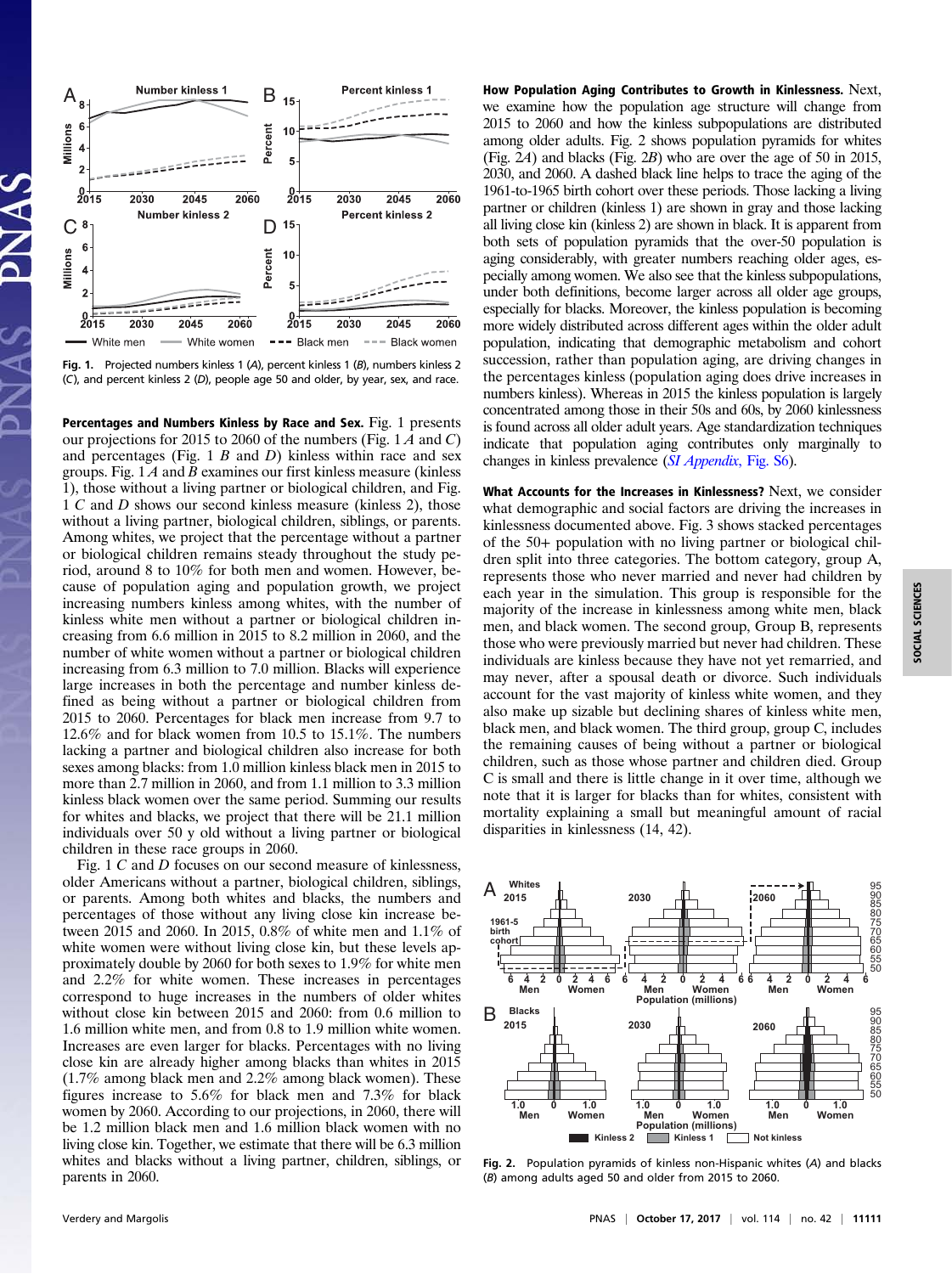

Fig. 3. Stacked percentages of White males (A), White females (B), Black males (C), and Black females (D) ages 50 and older without a living partner or biological children, 2000–2060. Note: percentages in group A in key years are presented as circles. Group A includes those who never married and never had children; group B includes those who were previously married but never had children; and group C includes the remaining cases, such as those whose partners and children died.

We also examined the demographic and social factors leading to increases in the population percentage of individuals without a living partner, biological children, siblings, or parents for all race and sex groups (kinless 2; [SI Appendix](http://www.pnas.org/lookup/suppl/doi:10.1073/pnas.1710341114/-/DCSupplemental/pnas.1710341114.sapp.pdf), Fig. S7). In addition to the dynamics underlying changes in the population without a living partner and children discussed above, changes in this measure may be affected by parental survivorship, sibling survivorship, and historical increases in one-child families. We found no evidence that parental death rates led to growth in this measure; rather, parental death rates declined overall for each race and sex group. Instead, the vast majority of the increase in having no living kin is through sibling death. Although sibling survivorship is increasing, sibling death plays such a prominent role in these trends because sibling sets are changing in line with historical fertility declines associated with the first demographic transition. That is, older adults increasingly have fewer siblings and are less likely to have a much younger sibling. Together, those whose siblings died account for the vast majority of changes in lacking all close kin for blacks (84% of the increase for both black men and black women) and between half and two-thirds among whites (67% for white men and 56% for white women). A related contributor to the increase in lacking all close kin is the historical rise of one-child families. We find that increases in those who never had siblings account for a larger share of the increase for whites (32% for white men, 43% for white women) than for blacks (16% among black men and 15% among black women). Examining race differences in lacking all close kin highlights the complex ways that historical fertility patterns interact with racial disparities in mortality (14, 42) to produce kinlessness.

We also examined whether different trajectories of future divorce rates account for increases in kinlessness ([SI Appendix](http://www.pnas.org/lookup/suppl/doi:10.1073/pnas.1710341114/-/DCSupplemental/pnas.1710341114.sapp.pdf), Fig. S4). We found that although the levels of kinlessness would increase slightly if divorce rates were to double or quadruple, the overall trends as well as the race and sex differences do not differ from the above results. We then considered whether increases in nonmarital partnerships that do not result in childbearing can be expected to offset increases in kinlessness ([SI Appendix](http://www.pnas.org/lookup/suppl/doi:10.1073/pnas.1710341114/-/DCSupplemental/pnas.1710341114.sapp.pdf), Fig. S5). These analyses did not alter our primary conclusions. Even conservatively assuming that all dating and cohabiting relationships among childless older adults are stable partnerships and continue growing at current rates, we still see substantial growth in the share and size of the kinless population, with approximately equivalent race and sex disparities.

Kinlessness as a Population Health Burden. To contextualize our results, we consider how our projected growth of the kinless population compares with projections of other important population health burdens among the older American population (Table 1). We wish to draw attention to two points. First, our projections indicate that by 2060 the kinless population, defined as those without a partner or living children, will be larger in size (21.1 million) than the projected number of older adults suffering from diabetes (16.9 million), Alzheimer's dementia (13.8 million), or loss of limbs (2.2 million) in 2050. It will also be larger than the size of the older adult population suffering from arthritis in 2005 (20.6 million). Relatedly, we expect that the kinless population defined as those lacking all close kin in 2060 will be larger (6.3 million) than the populations suffering diabetes in 2001 (4.6 million) or Alzheimer's dementia in 2010 (4.7 million). Second, we note that our projected increases in kinlessness are of similar magnitude to several of these chronic health burdens. Given that loneliness among older adults is a growing population health threat, with meta-analyses finding a 50% increase in survival likelihoods for those with stronger social relationships (10) and established associations between loneliness and lacking living kin, we advocate that researchers must pay greater attention to the kinless population. Likewise, because the majority of care given to older adults comes from family members (4), it is important to consider how individuals without family will fare in the future.

### **Discussion**

There is a renewed focus among demographers on the intersections between population processes and kinship, family, and social network structures (55–57). Prior demographic research on kinship has focused on coresidence, intergenerational transfers and exchanges, and the influence of different types of kin resources on the life chances of descendants (58–60). By contrast, counting those without kin and studying the implications of being kinless are neglected undertakings because few population-based surveys ask about noncoresidential kin. Compounding this problem, those without kin are often disadvantaged, and they may be more likely to be in institutionalized care and thereby omitted from the sampling frame of many major surveys. Older adults have lived within dense kin networks for most of human history and the kinless have been a small subpopulation in the modern demographic era (61). However, recent declines in marriage, increases in gray divorce, and fertility decline are leading to larger numbers of older adults with no close family members. Mortality improvements and the increase in new relationship forms among older adults are not large enough to offset these trends.

Table 1. Projections of chronic health burdens on older adults in the United States

| Start* | Fnd* | Growth* | Interval  |
|--------|------|---------|-----------|
|        |      |         |           |
| 20.6   | 46.3 | 25.7    | 2005-2050 |
| 4.6    | 16.9 | 12.3    | 2001-2050 |
| 4.7    | 13.8 | 9.1     | 2010-2050 |
| 0.7    | 2.2  | 1.5     | 2005-2050 |
|        |      |         |           |
| 14.9   | 21.1 | 6.2     | 2015-2060 |
| 1.8    | 6.3  | 4.4     | 2015-2060 |
|        |      |         |           |

Note: Kinlessness projections are estimated for non-Hispanic white and black Americans only. Sources are given in the text.

\*Numbers are in millions.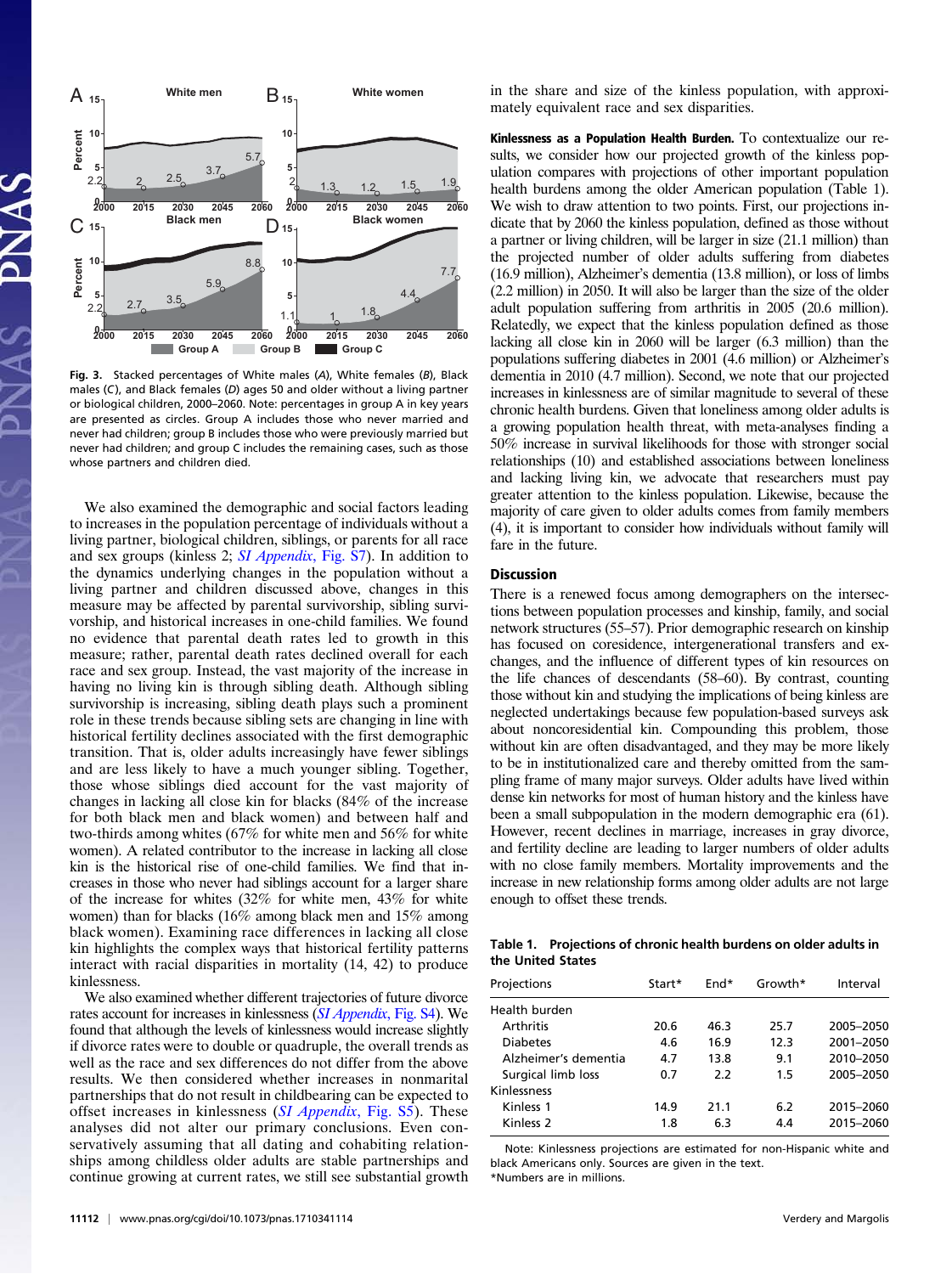Our findings point to dramatic increases in the numbers of kinless older adults in the United States, whether we consider a broad or a narrow definition of kinlessness. The increases occur for whites and blacks, men and women. By 2060, we expect the population of white and black Americans over 50 y old without a living partner or children to reach as high as 21.1 million, 6.3 million of whom will also lack living siblings or parents, up from our estimates of 14.9 million and 1.8 million, respectively, in 2015. The population of adults who will be over 50 y old in 2060 is already alive, which increases our confidence about probable levels of future kinlessness, barring dramatic changes in projected demographic processes.

Our results indicate that growth in numbers without a partner or children is primarily driven by the increasing size of the aging population overall. Although we also find increases in the population percentage that is kinless, this result was most evident among the black population. We find differential growth by race and sex in the share of adults over 50 who are kinless and important differences in the demographic forces driving kinlessness across these groups. There are especially notable increases in kinlessness among blacks, and slightly more for black women than black men. These changes are driven by cohort succession, where increasing numbers of black individuals who never married and never had children are currently aging into older adulthood. Among whites, increases in those without a partner or children are driven by population aging, rather than increases in the population percentage without these two types of close kin.

However, when considering increases in those with no living close kin (partner, children, parents, or siblings), we find increases in both the percentages and numbers kinless across race and sex groups. The percentage with no close kin is projected to double by 2060 for whites and more than triple for blacks. Increases in this measure are driven by large increases in having no living kin through the death of one's siblings, which accounts for more than half of the growth of this type of kinlessness among whites and the vast majority among blacks. This effect is the product of both fertility and mortality forces: Historical fertility declines mean that older adults in the coming decades will increasingly have fewer siblings than previous generations. With fewer siblings, each individual's risk of all of their siblings having died increases, potentially offsetting gains in older adult survivorship, a feature compounded by decreasing age heterogeneity in sibling sets. Blacks have much larger increases in lacking close kin through the sibling death pathway than whites due to higher mortality. The increasing prevalence of adults raised without siblings in one-child families, which drives population growth among those who never had siblings, is another demographic factor increasing in importance over the projection period. This pathway to kinlessness is more prominent for whites than for blacks.

Whether older adults are prepared or unprepared for being without close kin may depend on their pathway to kinlessness. Some pathways to kinlessness may be expected. For instance, those who never marry and never have children know at younger ages that they will not have a partner or children to care for them in older adulthood. They may be able to plan accordingly, either leveraging sibling ties, creating strong kin-like relationships with nonkin, or by relying on institutions for care. Our findings show that this group, those who never married or had children, are driving the largest projected increases in the share of the older kinless population for white men, black men, and black women. These trends are robust to substantial potential growth in new relationship forms.

Unexpected kinlessness is more difficult to plan for, and it can come through one of two pathways. The first is the death of kin. Demographers have recently embarked on explorations of this topic and found that it may be an underappreciated dimension of racial inequality (14, 42), but it needs more attention. However, our findings show that a very small percentage of the future population will be kinless because of the death of a partner and children. We find that a second pathway through divorce or widowhood among the childless is the more common entry to unexpected kinlessness. This is the modal route to kinlessness among white women and accounts for a substantial share of kinlessness among other demographic groups as well. Because of large recent increases in divorce at older ages (36), this issue deserves more attention. Even those who lack a living partner or biological children through expected means (e.g., the never married and childless) may still end up experiencing unexpected kinlessness through sibling death. We found that this pathway to unexpected kinlessness accounts for a large percentage of the increasing share of the black population without living close kin, but it is less relevant for whites, which may point to even larger racial disparities in access to social resources in the future. At the same time, if recent increases in white middle-age mortality persist (62), our results may differ such that a larger share of the future white population is kinless through death.

#### Conclusion

The impending increase of kinless older adults is a potentially critical demographic trend for society as a whole, institutions that provide services for older adults, and the kinless themselves. We know that those who lack kin are more likely to be socially isolated, suffer poorer health, and have fewer economic resources. But, of course, not all individuals without kin fit into these categories, and not all those with kin are able to draw on them for social and economic support. A limitation of our focus on the demographic processes driving kinlessness is that we did not examine how geographic proximity, exchange, contact, and emotional closeness might exacerbate or mitigate the effects of a growing kinless population on loneliness and other social issues. Many of those with kin may still be socially isolated, among other factors, because of a lack of these relationship qualities. A related limitation is that we do not focus on step-kin, who may provide an important source of support for older adults (62); future work could consider the role of such individuals. At the same time, while the majority of informal care for older adults is provided by family members (4), some who lack kin may be able to substitute roles traditionally played by partners, children, siblings, or parents with paid help or the camaraderie of friendship. In either case, however, estimates and projections of kinlessness offer a strong starting point to better understand these patterns. We advocate that such topics receive more attention in future work.

#### Approach, Methods, Data, and Measures

To conduct our simulations, we employed the freely available Berkeley Socsim demographic microsimulation model (63–65), which we parameterized with age–sex–state–specific probabilities of individuals experiencing demographic events. We assemble these probabilities from several sources that contain historical and projected, societal-level demographic rates as described in [SI](http://www.pnas.org/lookup/suppl/doi:10.1073/pnas.1710341114/-/DCSupplemental/pnas.1710341114.sapp.pdf) [Appendix](http://www.pnas.org/lookup/suppl/doi:10.1073/pnas.1710341114/-/DCSupplemental/pnas.1710341114.sapp.pdf). We provide code for interested researchers to run the Socsim program, obtain our results, and replicate and extend these analyses [\(https://](https://osf.io/z3suy/?view_only=dac305f99c414e578aceb0eb3aadf5cd) osf.io/z3suy/?view\_only=[dac305f99c414e578aceb0eb3aadf5cd\)](https://osf.io/z3suy/?view_only=dac305f99c414e578aceb0eb3aadf5cd). We began with populations of 50,000 white and black individuals drawn from the 1880 Census and simulated the evolution of these groups over time. We run one large simulation for each race group under these parameters, consistent with other microsimulation research (66, 67); at the end of the simulation there are over 290,000 simulated individuals alive and above the age of 50, which yields precise estimates. Microsimulation is the most popular method of assessing how demographic processes affect kinship networks over long periods (22, 68). Demographic microsimulation works by simulating the behaviors of a hypothetical population of individual agents over time, allowing them to marry, divorce, remarry, have children, and die probabilistically at specified age–sex–state–specific rates, where states can be any category such as parity, marital status, or ethnicity. We explicitly model nonmarital fertility and nonmarital partnership defined as relationships between unmarried parents of a child in the main text, with alternate definitions explored in [SI Appendix](http://www.pnas.org/lookup/suppl/doi:10.1073/pnas.1710341114/-/DCSupplemental/pnas.1710341114.sapp.pdf). We use "closed" microsimulation models, in which partnering decisions are constrained by the available population, allowing us to trace the long- and short-term evolution of kinship networks and define relevant kin ties of interest (69).